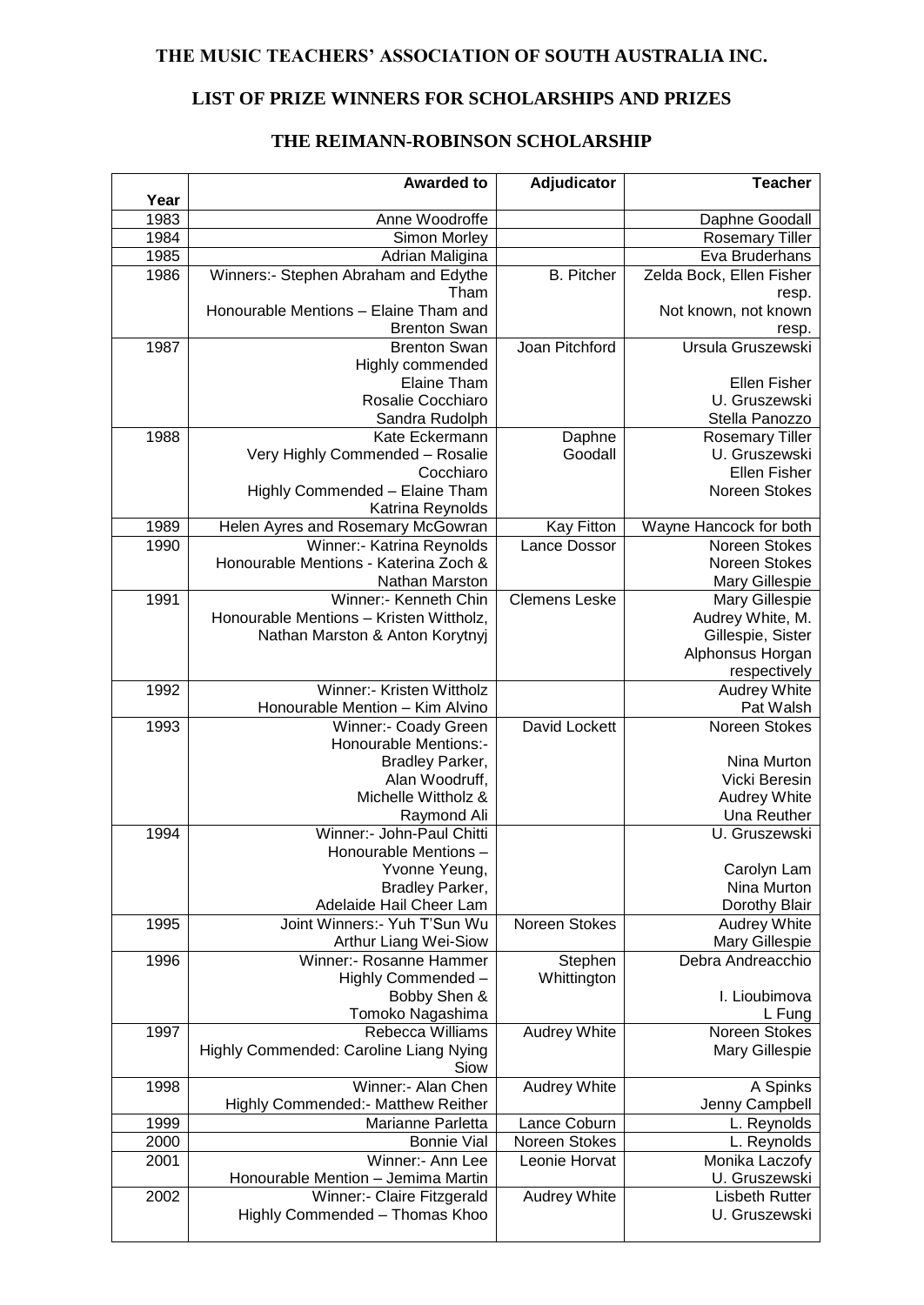| Dr David Lockett         | <b>Bernadette</b>    | <b>Warwick Ambrose</b>          | 2003 |
|--------------------------|----------------------|---------------------------------|------|
|                          | Dempsey              |                                 |      |
| U. Gruszewski            | Diana Harris         | Alicia Callisto                 | 2004 |
| G. McKague               | David Lockett        | Haruka Fukada                   | 2005 |
|                          |                      | Not held                        | 2006 |
| G. Tiver                 | <b>Audrey White</b>  | Victoria Anderson               | 2007 |
| D. Andreacchio           | <b>Josie Hawkes</b>  | <b>Tobi Pearce</b>              | 2008 |
| <b>Elizabeth Collins</b> | Antony               | Catharine Raymond               | 2009 |
|                          | Hubmayer             |                                 |      |
| Debra Andreacchio &      | Audrey White         | Shai Martin &                   | 2010 |
| Ashleigh Tobin           |                      | Scott Nashi Coyte equal winners |      |
| respectively             |                      |                                 |      |
| Gina Macri               | Diana Weekes         | Ji Zhou                         | 2011 |
| Elizabeth Koch & David   |                      | Jordan Paterson & Jordan Noble  | 2012 |
| Brookes respectively     |                      |                                 |      |
| <b>Kerin Bailey</b>      | Stefan Ammer         | <b>Nicholas Bennett</b>         | 2013 |
| Debra Andreacchio        | Konstantin           | Joseph Yuan                     | 2014 |
|                          | Shamray              |                                 |      |
| Diana Weekes             | <b>Ruth Saffir</b>   | Philippa McAuliffe              | 2015 |
| Alex Poznak              | <b>Ashley Hribar</b> | Nicky Poznak                    | 2016 |
|                          |                      |                                 |      |

# **THE MIRIAM HYDE AWARD**

| <b>YEAR</b> | <b>Recipient / Teacher</b>                               | Adjudicator(s)           |
|-------------|----------------------------------------------------------|--------------------------|
| 1989        | Edythe Tham (Zelda Bock)                                 | Miriam Hyde              |
| 1991        | Jane Atkinson, violin (Beryl Leske)                      | Alison Rosser, Jiri      |
|             |                                                          | Tancibudek, Sue          |
|             |                                                          | Thompson                 |
| 1993        | Katerina Zoch (Noreen Stokes)                            | Audrey White, Stefan     |
|             | $2^{nd}$ Prize – Kate Eckermann (David Lockett)          | Ammer, Judy Pearce       |
|             | Honourable Mention - Paul Jager (Clemens Leske)          |                          |
| 1995        | Ashley Hribar (S. Ammer)                                 | Mary Gillespie, Graham   |
|             |                                                          | Williams, Stephen Savage |
| 1997        | Cancelled                                                |                          |
| 1998        | Coady Green (Graham Williams) and Anthony Hunt (David    | Audrey White             |
|             | Lockett); Honourable Mention Arthur Liang Wei Siow (Mary |                          |
|             | Gillespie)                                               |                          |
| 2000        | Rebecca Williams (N. Stokes)                             | Leonie Horvat            |
| 2001        | Jessica McArdle (Mary Gillespie)                         | Elizabeth Smart          |
| 2002        | Cancelled                                                |                          |
| 2003        | Ann Lee ( <i>Monika Laczofy</i> )                        | Mary Gillespie           |
| 2004        | Gabbie Madej (Monika Laczofy)                            | Dr David Lockett         |

# **THE MIRIAM HYDE OPEN AND JUNIOR AWARDS**

| <b>YEAR</b> | <b>Open Award</b><br><b>Recipient/Teacher</b> | Adjudicator(<br>Open Award) | <b>Junior Award</b><br><b>Recipient/Teacher</b> | Adjudicator<br>(Junior Award) |
|-------------|-----------------------------------------------|-----------------------------|-------------------------------------------------|-------------------------------|
| 2005        | Angela Jou (D. Lockett)                       | Ashleigh Tobin              | Mary Booth (A. Rosser)                          | Nina Murton                   |
|             | 2nd Karl Geiger (M.                           |                             | 2nd Aaron Russo (L.                             |                               |
|             | Laczofy)                                      |                             | Reynolds)                                       |                               |
| 2006        | Marianna Grynchuk                             | <b>Guila Tiver</b>          | Albert Wu (Irina                                | Leonie Horvat                 |
|             | (Gabriella Smart)                             |                             | Lioubimova)                                     |                               |
|             | 2nd Stephanie                                 |                             |                                                 |                               |
|             | Reynolds                                      |                             | 2nd Jacqueline                                  |                               |
|             | (David Lockett)                               |                             | Raymond (Lynne                                  |                               |
|             |                                               |                             | Reynolds)                                       |                               |
| 2007        | 1st Anouvong                                  | Diana Weekes                | <b>Catharine Raymond</b>                        | Diana Weekes                  |
|             | Liensavanh                                    |                             | (Elizabeth Collins)                             |                               |
|             | (Elizabeth Koch)                              |                             |                                                 |                               |
|             | Equal 2nd Daniela                             |                             | 2nd Rei Kitamura (Gina                          |                               |
|             | Jedrzejczak (Guila                            |                             | Macri)                                          |                               |
|             | Tiver) & Gabbie Madej                         |                             |                                                 |                               |
|             | (Monika Laczofy)                              |                             |                                                 |                               |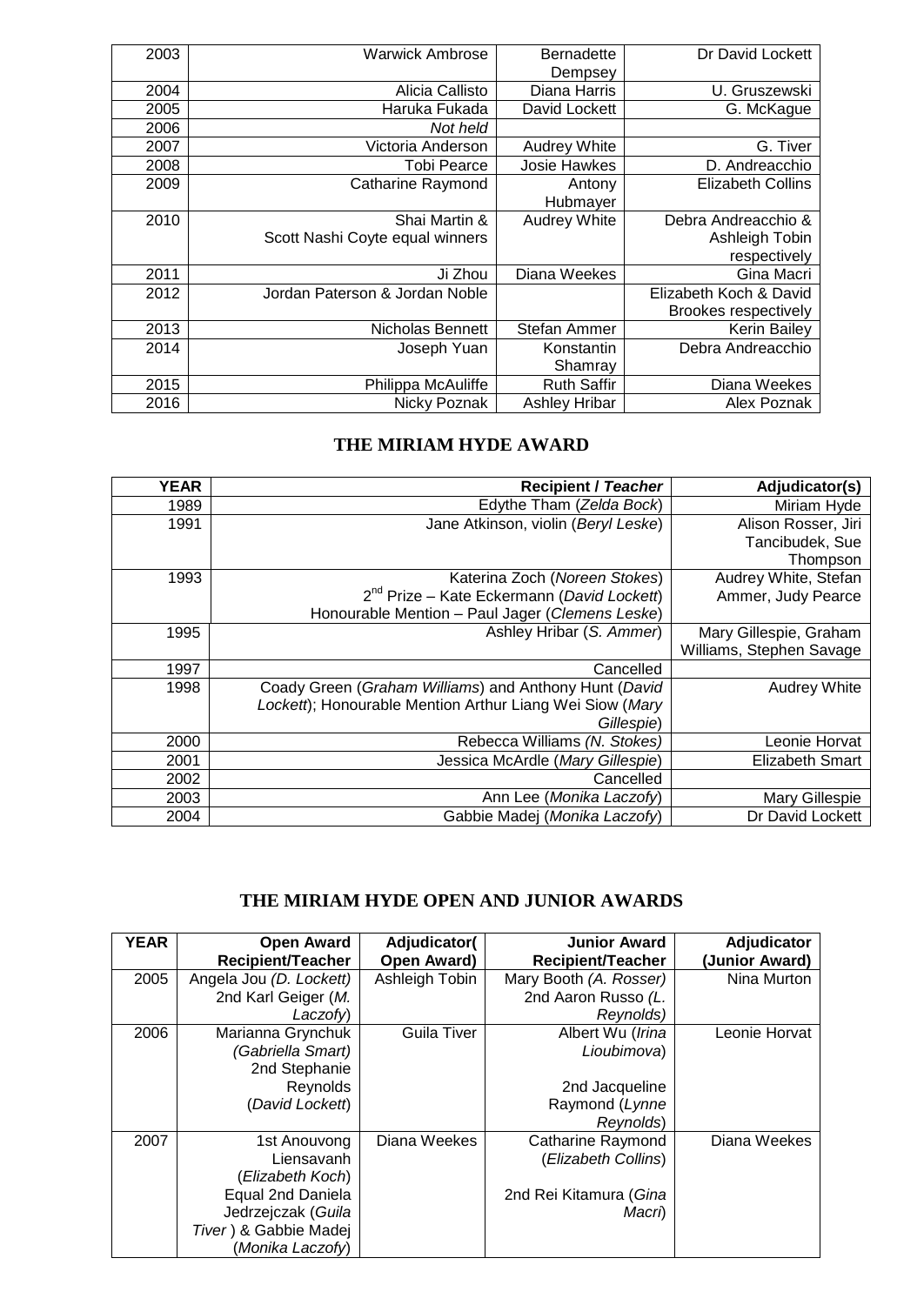| 2008<br>2009<br>2010 | 1st Tram Anh Nguyen<br>piano (Frances Wood)<br>2nd Vanessa Shirley<br>vocal (Guila Tiver)<br>No Award Held<br>1st Lusa Li<br>(Irina Lioubimova)<br>2nd Brooke Window<br>(Guila Tiver) | Audrey White<br>Jula Szuster | Kaiba Kunimitsu, piano<br>(Leonie Horvat)<br>2nd Jacqueline<br>Raymond, piano (Lynne<br>Reynolds)<br>No award held<br>No award held | Monika Laczofy<br>Not Applicable |
|----------------------|---------------------------------------------------------------------------------------------------------------------------------------------------------------------------------------|------------------------------|-------------------------------------------------------------------------------------------------------------------------------------|----------------------------------|
| 2011                 | 1st Cassandra Humble<br>(Guila Tiver)<br>2nd Josh Belperio<br>(Kerin Bailey)                                                                                                          | Lucinda Collins              | 1st Miriam Vozzo<br>(Yee Lee Jin)<br>2nd Michaela Gillard<br>(N. Knight)                                                            | Nina Murton                      |
| 2012                 | 1st Clayton Lam<br>(Irina Lioubimova)<br>2nd Ji Zhou<br>(Gina Macri)                                                                                                                  | <b>Rodney Smith</b>          | 1 <sup>st</sup> Tatyana Hubczenko<br>(D Andreacchio)<br>2nd Joseph Yuan<br>(D Andreacchio)<br>Hon Mention Nadia<br><b>Barrow</b>    | <b>Guila Tiver</b>               |
| 2013                 | No award held                                                                                                                                                                         |                              | 1st Christina Liu<br>(Monika Laczofy)<br>and Bethany Marsh<br>(Mark Freer)<br>2nd Nha-Uyen Tran<br>(Monika Laczofy)                 | Anna Lester                      |
| 2014                 | 1st Jennifer Bird (flute)<br>(Elizabeth Koch)<br>2nd Bethany Marsh                                                                                                                    | Debra<br>Andreacchio         | 1st Christina Liu<br>2nd Nadia Barrow                                                                                               | Alexander Hanysz                 |
| 2015                 | 1st Kelsey Robinson<br>(Elizabeth Koch)<br>2nd Andrew Baird<br>(Elizabeth Koch)<br>Both flute                                                                                         | <b>Rodney Smith</b>          | 1st Casey Sullivan<br>(Monika Laczofy)<br>2nd Kiley Li<br>(Debra Andreacchio)                                                       | Rodney Smith                     |
| 2016                 | Equal 1st Casey<br>Sullivan, Nicky Poznak<br>(Alex Poznak), Bianka<br>Lauronovics (Monika<br>Laczofy)                                                                                 | Stefan Ammer                 | 1st Juyun Wei<br>(Gil Sullivan)<br>2nd Casey Sullivan<br>(Gil Sullivan & Monika<br>Laczofy)                                         | Stefan Ammer                     |

#### **THE NORMAN SELLICK MEMORIAL PRIZE**

| YEAR | <b>AWARDED TO</b>                                                                                                                                                   | <b>INSTRUMENT</b>        | <b>TEACHER</b>       | <b>ADJUDICATOR(s)</b>                                |
|------|---------------------------------------------------------------------------------------------------------------------------------------------------------------------|--------------------------|----------------------|------------------------------------------------------|
| 1972 | Winner:-<br>Stephanie Wendt<br>Highly<br>Commended:<br><b>Edward Kriek</b><br>Liza Green<br>Katrina Brown<br>Mark Leslie<br><b>Michell Davis</b><br>Sharon Campbell | Piano                    | <b>Clemens Leske</b> | Thelma Dent,<br>James Govenlock,<br>and Lloyd Davies |
| 1973 | Winner:- Lisa<br>Green<br>Honourable<br>Mention - Lucinda<br>Collins                                                                                                | Violin<br>Piano          | Beryl Kimber         | Dr Robert Illing,<br>David Swale &<br>Robert Hanna   |
| 1974 | Lucinda Collins                                                                                                                                                     | Piano                    |                      | L. Davies,<br>L. Dossor &<br>D.Swale                 |
| 1975 | Winner:- Mark<br>Leslie<br>Honourable<br>Mentions-Filip Li &<br>Joanna Lewis                                                                                        | Piano<br>Piano<br>Violin |                      | James Govenlock                                      |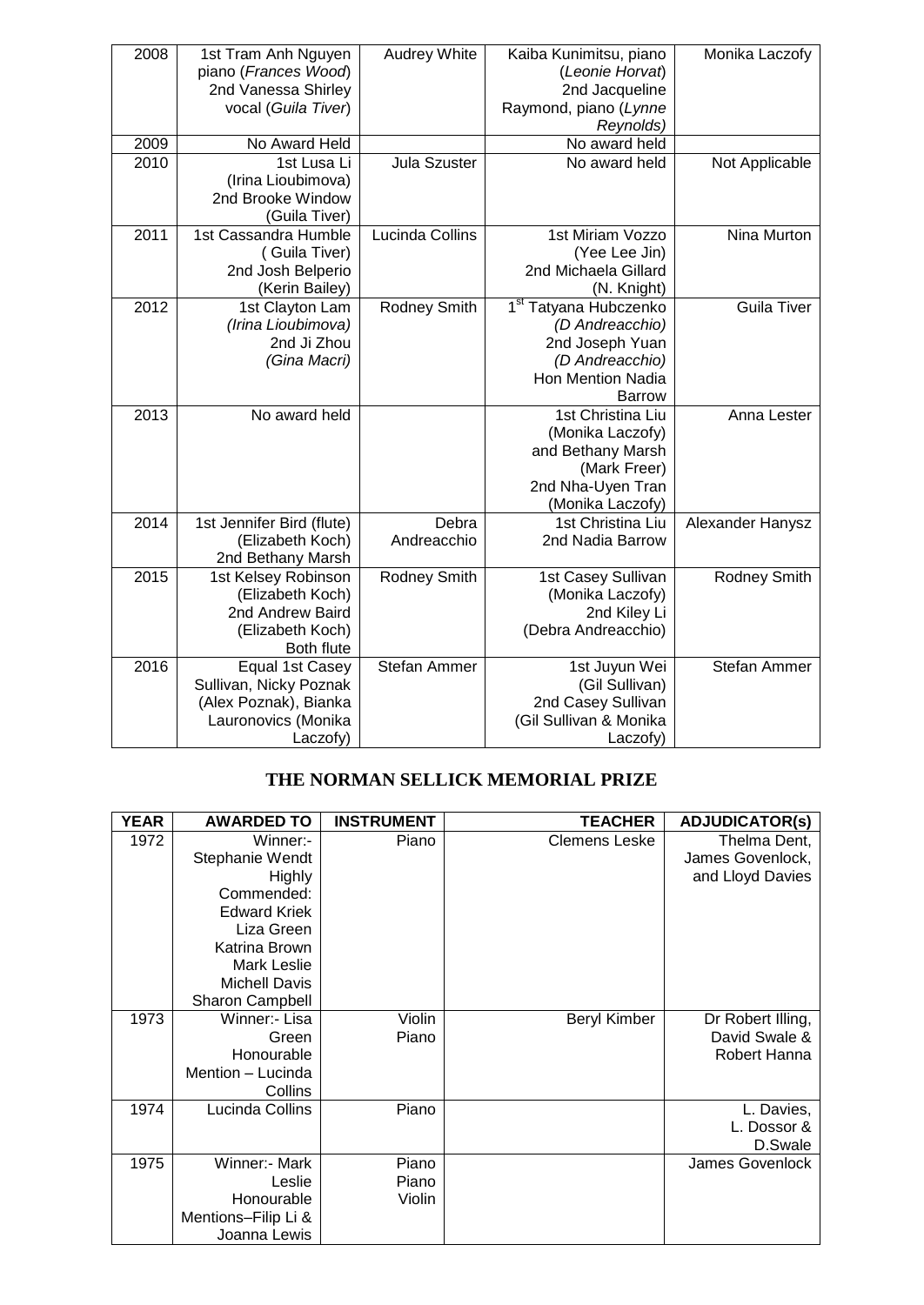| 1976         | <b>Elizabeth Collins</b>                   | Violin                  |                                         | B. Pitcher & D.<br>Lockett |
|--------------|--------------------------------------------|-------------------------|-----------------------------------------|----------------------------|
| 1977         | Winner:- Francis                           | Violin                  | M. Roberts                              | Alison Holder              |
|              | Tiller                                     |                         |                                         |                            |
|              | Honourable<br>Mentions: -                  |                         |                                         |                            |
|              | Josephine                                  |                         |                                         |                            |
|              | Gillespie & Kylie                          |                         |                                         |                            |
|              | <b>Bartsch</b>                             |                         |                                         |                            |
| 1978         | Winner:- Stanley<br>Dodds                  | Violin<br>Violin        |                                         |                            |
|              | Honourable                                 | Violin                  |                                         |                            |
|              | Mentions-                                  |                         |                                         |                            |
|              | Margaret Blades &                          |                         |                                         |                            |
| 1979         | Daniel Dodds                               |                         |                                         |                            |
|              | Scholarship not<br>held                    |                         |                                         |                            |
| 1980         | Sarah Dennis                               | Piano                   |                                         |                            |
| 1981         | <b>Clemens Leske</b>                       | Piano                   |                                         | Alison Holder              |
|              | Jnr                                        |                         |                                         | Mr B. Kazimierczak         |
| 1982         | <b>Stacey Bartsch</b>                      | Piano                   |                                         | Sister Alphonsus           |
| 1983         | Winner:- Todd                              | Piano                   | Noreen Stokes                           | A. Anthony<br>D. Goodall   |
|              | <b>Richard Neagle</b>                      | Violin                  |                                         |                            |
|              | Hon. Mention:-                             |                         |                                         |                            |
|              | Emma West                                  |                         |                                         |                            |
| 1984<br>1985 | Anna McMichael<br><b>Michael Shetliffe</b> | Violin<br>Piano         | Marie Roberts<br>Noreen Stokes          | Audrey White<br>D. Goodall |
|              |                                            |                         |                                         |                            |
| 1986         | Celia McMichael &<br>Sarah Quast           | Violin<br>Piano         | <b>Marie Roberts</b><br>Anne Hutchesson | S. Ammer                   |
| 1987         | Vanessa Neagle &                           | Violin                  | Alita Larsens, Noreen Stokes            | Dr James Lyke              |
|              | Katrina Reynolds                           | Piano                   |                                         |                            |
| 1988         | Andrew Moey &                              | Piano                   | Noreen Stokes                           | Sam Bor                    |
| 1989         | Jeffrey Lim<br>Alexandra Mitchell          | Violin<br>Violin, Piano | Marie Roberts<br>Marie Roberts, Wayne   | Lyndall Hendrickson        |
|              | & Hannah Rowell                            |                         | Hancock                                 |                            |
| 1990         | Winner:- Ben                               | Violin                  | Jane Burroughs                          | <b>Clemens Leske</b>       |
|              | Dollman                                    |                         | Wayne Hancock                           |                            |
|              | Honourable<br>Mentions-                    |                         | Jane Burroughs<br>Noreen Stokes         |                            |
|              | Yullinah Wylie,                            |                         |                                         |                            |
|              | Jonathon Fraser &                          |                         |                                         |                            |
|              | <b>Eleanor Smith</b>                       |                         |                                         |                            |
| 1991         | Winner:- Coady<br>Green                    | Piano<br>Piano          | Wayne Hancock<br>Audrey White           | Alison Holder              |
|              | Honourable                                 |                         |                                         |                            |
|              | Mention:- Kristen                          |                         |                                         |                            |
|              | Wittholz                                   |                         |                                         |                            |
| 1992         | Winner:- Jesse<br>Adams                    | Flute<br>Piano          | Elizabeth Koch                          |                            |
|              | Honourable                                 |                         | Audrey White                            |                            |
|              | Mention: - Kristen                         |                         |                                         |                            |
|              | Wittholz                                   |                         |                                         |                            |
| 1993         | Winners:- Justin                           | Piano                   | Noreen Stokes                           | Audrey White               |
|              | Ghan<br>& Rachel Homburg                   | Violin<br>Piano         | <b>Wendy Tooke</b><br>Wayne Hancock     |                            |
|              | Honourable                                 |                         |                                         |                            |
|              | Mention: -                                 |                         |                                         |                            |
|              | <b>Yullinah Wylie</b>                      |                         |                                         |                            |
| 1994         | Winner:- Edward<br>Ananian-Cooper          | Violin                  | <b>Marie Roberts</b>                    |                            |
|              | Honourable                                 |                         |                                         |                            |
|              | Mentions: -                                | Violin                  | <b>Marie Roberts</b>                    |                            |
|              | Suzanne Graeber                            | Piano                   | Jenny Campbell                          |                            |
|              | & Andrew Gunn                              |                         |                                         |                            |
|              |                                            |                         |                                         |                            |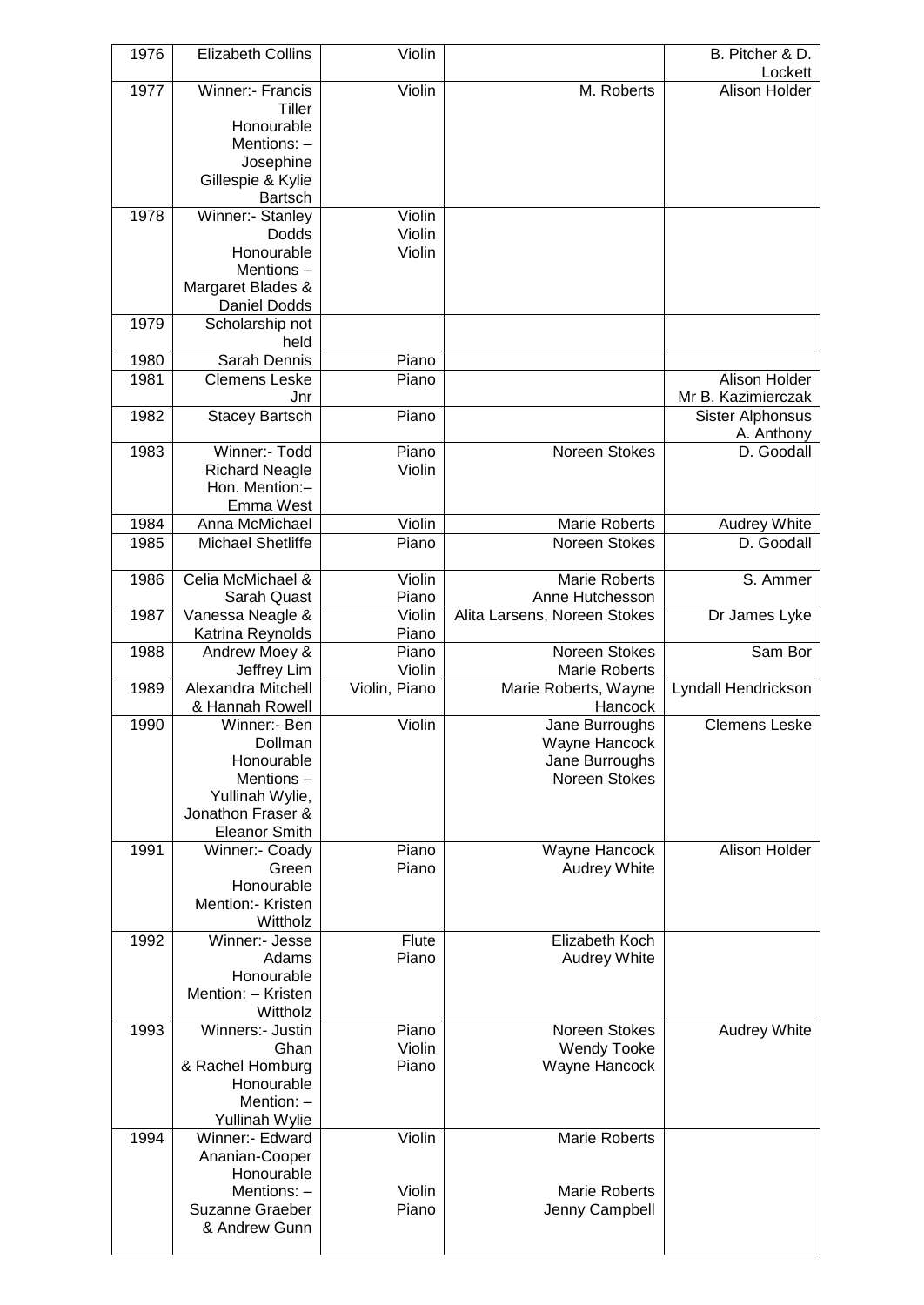| 1995 | Winners:-              | Violin         | <b>Marie Roberts</b>        | Vera Tancibudek        |
|------|------------------------|----------------|-----------------------------|------------------------|
|      | Suzannah Graeber       | Piano          | Anne Apthomas               |                        |
|      | & Aaron Mayne          |                |                             |                        |
| 1996 | Winner:- Angela        | Piano          | Toni Spinks                 |                        |
|      | Lok Yiu Ho             | Piano          | Pam Kirkham                 |                        |
|      | Honourable             |                |                             |                        |
|      | Mention - Peter        |                |                             |                        |
|      | Borecki                |                |                             |                        |
| 1997 | Winner:- Tahlia        | Piano          | L. Reynolds                 | Joan Pitchford         |
|      | Marie DeCorso          | Piano          | E. Phillips                 |                        |
|      | Honourable             | Piano          | L. Reynolds                 |                        |
|      | Mentions:- Jessica     |                |                             |                        |
|      | Mah & Michelle         |                |                             |                        |
|      | Wong                   |                |                             |                        |
| 1998 | Nangel Kwong           | Piano          | L. Reynolds                 | Mary Gillespie         |
|      | Honourable             | Piano          | A Spinks                    |                        |
|      | Mention:- Allan        |                |                             |                        |
|      | Chen                   |                |                             |                        |
| 1999 | Winner:- Tiffany       | Piano          | L. Reynolds                 | Alison Holder          |
|      | Cheng                  | Flute          | Alison Rosser               |                        |
|      | Hon. Mention:-         |                |                             |                        |
|      | James Gould            |                |                             |                        |
| 2000 | Winner:- Danielle      | Piano          | L. Reynolds                 | Audrey White           |
|      | <b>Barber</b>          |                |                             |                        |
|      | Very Highly            | Piano          | W. Whitting                 |                        |
|      | Commended-             | Piano          | Urszula Gruszewski          |                        |
|      | Gabriela Madej &       | Violin         | Wang Kai                    |                        |
|      | <b>Anthony Marrone</b> |                |                             |                        |
|      | Special Mention:-      |                |                             |                        |
|      | Yilin Wang             |                |                             |                        |
| 2001 | Winner:-- Thomas       | Piano          | All students of Urszula     | <b>Richard Hornung</b> |
|      | Khoo                   | Piano          | Gruszewski                  |                        |
|      | Honourable             | Piano          |                             |                        |
|      | Mentions-              |                |                             |                        |
|      | Anthony Khoo &         |                |                             |                        |
|      | <b>Anthony Marrone</b> |                |                             |                        |
| 2002 | Winner:- Angela        | Piano          | Irina Lioubimova            | <b>Kerin Bailey</b>    |
|      | Jou                    | Piano          | Urszula Gruszewski          |                        |
|      | Honourable             | Clarinet       | Louise Nowland              |                        |
|      | Mentions-Anthony       |                |                             |                        |
|      | Khoo & Elizabeth       |                |                             |                        |
|      | Prime                  |                |                             |                        |
| 2003 | Jenna Wong             | Piano          | Urszula Gruszewski          | Diana Weekes           |
| 2004 | Mary Booth             | Flute          | Alison Rosser               | Mary Gillespie         |
| 2005 | Eugene                 | Piano          | Debra Andreacchio           | Leonie Horvat          |
|      | Braslavskiy            |                |                             |                        |
| 2006 | Nathan Lin             | Violin         |                             | Monika Laczofy         |
| 2007 | <b>Joint Winners</b>   | Piano/Cello    | Irina Lioubimova/Helen      | Gabriella Smart        |
|      | Lusa Li & Joseph       | respectively   | Blackman respectively       |                        |
|      | Freer                  |                |                             |                        |
| 2008 | Helen Zhou             | Piano          | Gina Macri                  | Alexander Hanysz       |
| 2009 | Rei Kitamura           | Piano          | Gabriella Smart             | Debra Andreacchio      |
| 2010 | Shine Wang &           | Violin & Piano | Kai Wang & Dr David Lockett | Jeffrey Kong           |
|      | <b>Brian Luo</b>       | respectively   | respectively                |                        |
| 2011 | Selina Ha              | Piano          | Gina Macri                  | Sue Rodger             |
| 2012 | Joseph Yuan &          | Piano & Flute  | Debra Andreacchio &         | Nerissa van Nek        |
|      | Jordan Paterson        | respectively   | Elizabeth Koch respectively |                        |
| 2013 | Cecilia Tran           | Piano          | David Lockett               | Diana Weekes           |
| 2014 | Ethan Hurn             | Piano          |                             | Diana Harris           |
| 2015 | Jazmin Fuzer           | Piano          | Kat Mustanow                | <b>Yvette Baer</b>     |
|      |                        |                |                             |                        |
| 2016 | Cindy Shi              | Piano          |                             | Roseanne Hammer        |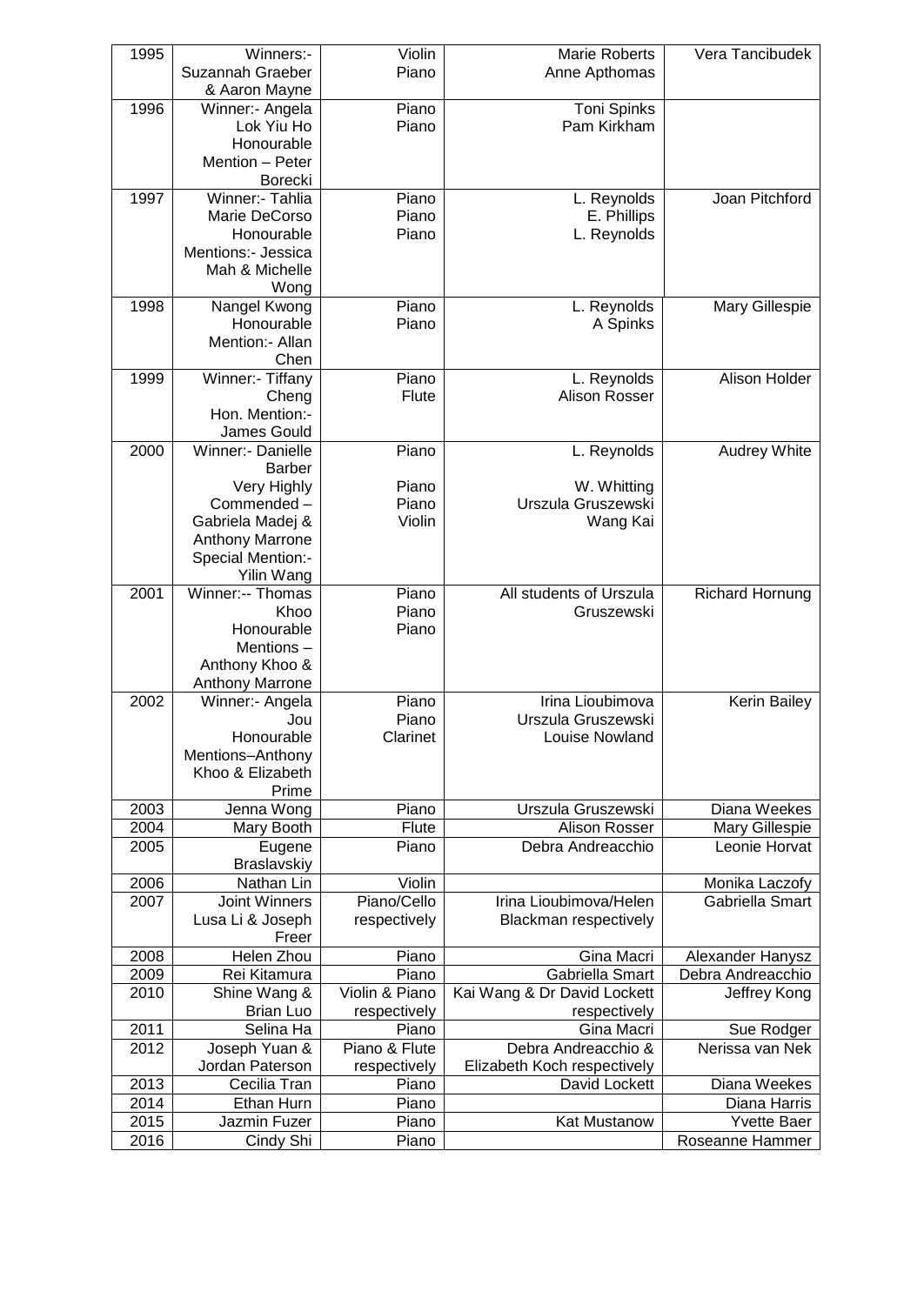#### **MUSIC TEACHERS' ASSOCIATION OF SA INC./GRACE BARBARA TURNER AWARDS FOR EXCELLENCE IN PERFORMANCE**

These awards commenced circa 1980. The results before 2003 are not available. Originally for Keyboard and Non-Keyboard, and open only to non-First Prize winners, it was expanded to Keyboard, Strings, Wind and Vocal in 2005, and the non-First Prize winner requirement was waived in 2006.

| <b>MUSIC TEACHERS' ASSOCIATION OF SA INC./GRACE BARBARA TURNER</b> |  |
|--------------------------------------------------------------------|--|
| <b>AWARDS FOR EXCELLENCE IN PERFORMANCE</b>                        |  |

| <b>YEAR</b> | <b>CATEGORIES</b> | <b>WINNERS</b>                              |
|-------------|-------------------|---------------------------------------------|
| 2003        | Non-Keyboard      | Kevin Wang, saxophone                       |
|             | Non-Keyboard      | Sarah McCarthy, violin                      |
| 2004        | Non-Keyboard      | Claire Walker, flute                        |
|             | Keyboard          | Alicia Callisto                             |
| 2005        | Wind              | Lydia Sharrad, flute                        |
|             | String            | Monique Lapins, violin                      |
|             | Piano             | <b>Clifford Shum</b>                        |
|             | Vocal             | Holly Wotton, soprano                       |
| 2006        | Wind              | Amanda Tillett, trombone                    |
|             | String            | Thomas Marlin, 'cello                       |
|             | Piano             | <b>Matthew Binion</b>                       |
|             | Vocal             | Belinda Smith, soprano                      |
| 2007        | Wind              | Helen Seppelt, flute                        |
|             | String            | Samuel Jackson, violin                      |
|             | Piano             | Michael Marrone                             |
|             | Vocal             | I Kwang Dong, baritone                      |
| 2008        | Wind              | Hannah-Viktoria Christ, oboe                |
|             | String            | Sarah Buckland, violin                      |
|             | Piano             | <b>Warwick Ambrose</b>                      |
|             | Vocal             | Blake Parham, baritone                      |
| 2009        | Wind              | Anna Cooper, flute                          |
|             | String            | Elizabeth Inaba-Hill, 'cello                |
|             | Piano             | Jacqueline Raymond                          |
|             | Vocal             | Robert Macfarlane, tenor                    |
| 2010        | Wind              | Alex Savage, alto saxophone                 |
|             | String            | Samuel Jackson, violin                      |
|             | Piano             | Ji Zhou                                     |
|             | Vocal             | Naomi Hede, soprano                         |
| 2011        | Wind              | Helen Seppelt, flute                        |
|             | Wind              | Harriet Walker, recorder                    |
|             | Wind              | Daniel Webber, Clarinet                     |
|             | String<br>Piano   | James Morley, Cello<br>Marianna Grynchuk    |
|             | Vocal             |                                             |
| 2012        | Wind              | Kate Wyatt, soprano<br>Nicole Pearce, flute |
|             | String            | James Morley, cello                         |
|             | Piano             | Marianna Grynchuk                           |
|             | Vocal             | Ian Andrew, tenor                           |
| 2013        | Wind              | Lewis Blanchard-Jackson, clarinet           |
|             | String            | Jade Paterson, violin                       |
|             | Piano             | Jordan Paterson                             |
|             | Vocal             | Benjamin Francis, tenor                     |
| 2014        | Wind              | Jessica Stanhope, flute                     |
|             | String            | James Morley, 'cello                        |
|             | Piano             | Marianna Grynchuk                           |
|             | Vocal             | Emma Wu, soprano                            |
| 2015        | Wind              | Hannah Kovilpillai, oboe                    |
|             | String            | Jade Paterson, violin                       |
|             | Piano             | Marianna Grynchuk                           |
|             | Vocal             | Christopher Tonkin, tenor                   |
| 2016        | Wind              | Maria Zhdanovich, flute                     |
|             | String            | Linh Nguyen, double bass                    |
|             | Piano             | Chris Tang                                  |
|             | Vocal             | Victoria Coxhill, soprano                   |